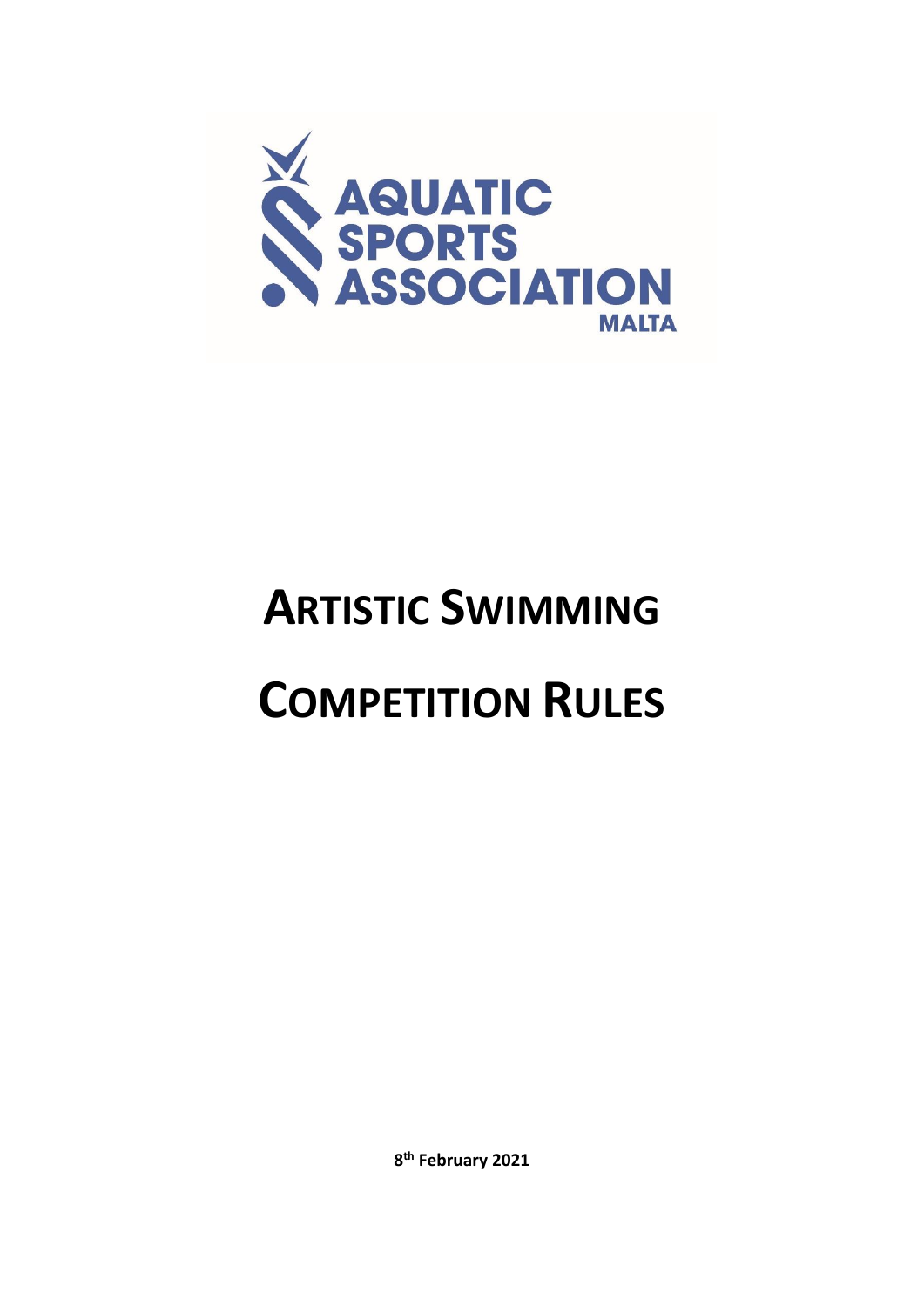# **TABLE OF CONTENTS**

## **SECTION 1 INTRODUCTION**

- ASCR-1 INTRODUCTION
- ASCR-2 LAWS GOVERNING THE SPORT
- ASCR-3 ARTISTIC SWIMMING SEASON
- ASCR-4 COMPETITIONS

#### **SECTION 2 FORMAT**

- ASCR-5 AGE GROUP CATEGORIES
- ASCR-6 EVENTS IN EACH COMPETITION
- ASCR-7 FIGURES AND ELEMENTS
- ASCR-8 TIME LIMITS
- ASCR-9 POINTS

#### **SECTION 3 GENERAL**

- ASCR-10 REGISTRATION WITH THE ASA
- ASCR-11 ELIGIBILITY OF NATIONAL SELECTION AND SWIMMERS OF NON-MALTESE NATIONALITY
- ASCR-12 GENERAL COMPETITION RULES
- ASCR-13 PARTICIPATION FEES
- ASCR-14 RESTRICTED AREA AND SECURITY
- ASCR-15 ADDITIONAL RULES AND REGULATIONS FOR THE NATIONAL CHAMPIONSHIPS

#### **SECTION 4 MISCELLANEOUS**

- ASCR-16 PARTICIPATION IN OVERSEAS COMPETITIONS
- ASCR-17 KIT
- ASCR-18 GENERAL CONDUCT
- ASCR-19 OTHER RULES
- ASCR-20 NATIONAL TEAM SELECTION CRITERIA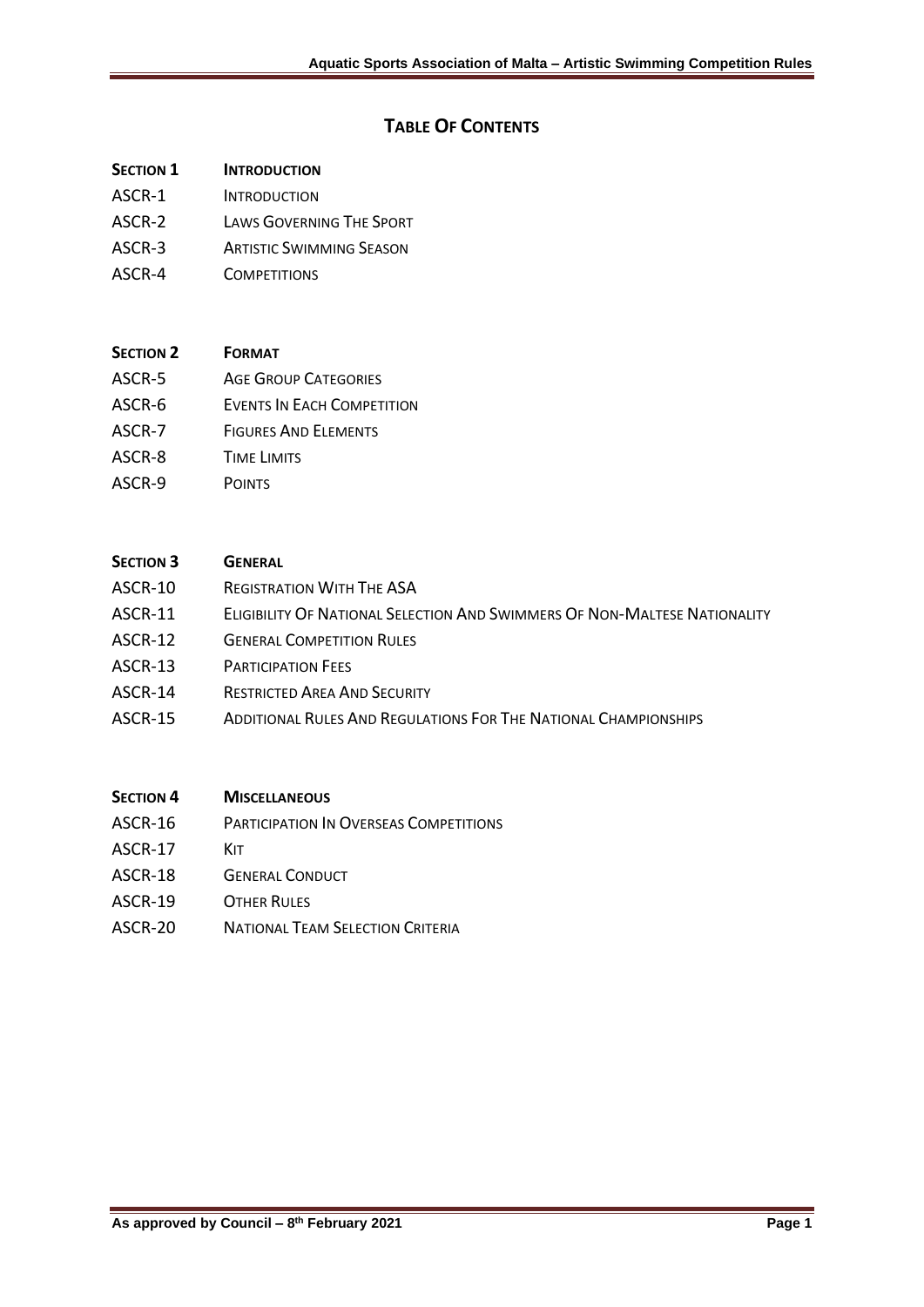# **SECTION 1 - INTRODUCTION**

#### **ASCR-1 INTRODUCTION**

- a. These rules are intended to supplement the current ASA Statute and the Disciplinary Code and they shall not in any way supersede any rule contained in the said Statute or Disciplinary Code. If, on any point, there is a conflict between the Statute/Disciplinary Code and these Competition Rules, then the provisions of the Statute/Disciplinary Code shall prevail.
- b. These rules shall remain in force until cancelled and/or amended by the Council.

#### **ASCR-2 LAWS GOVERNING THE SPORT**

All laws governing the sport are to be regulated as per FINA Rules and Regulations unless otherwise specified by local rules and regulations.

#### **ASCR-3 THE ARTISTIC SWIMMING SEASON**

The competitive season shall start on any date after the  $1<sup>st</sup>$  October and shall end not later than the  $31<sup>st</sup>$  August of the following year.

#### **ASCR-4 COMPETITIONS**

The following competitions shall be organised by the ASA: -

- a. Autumn Figures Competition
- b. Christmas Gala
- c. February Age Group Competition
- d. May Age Group Competition
- e. National Artistic Swimming Championships

The format of the competitions shall be determined during the annual Calendar meeting for Club Officials that will be held by not later than  $30<sup>th</sup>$  September, and shall be approved by Council.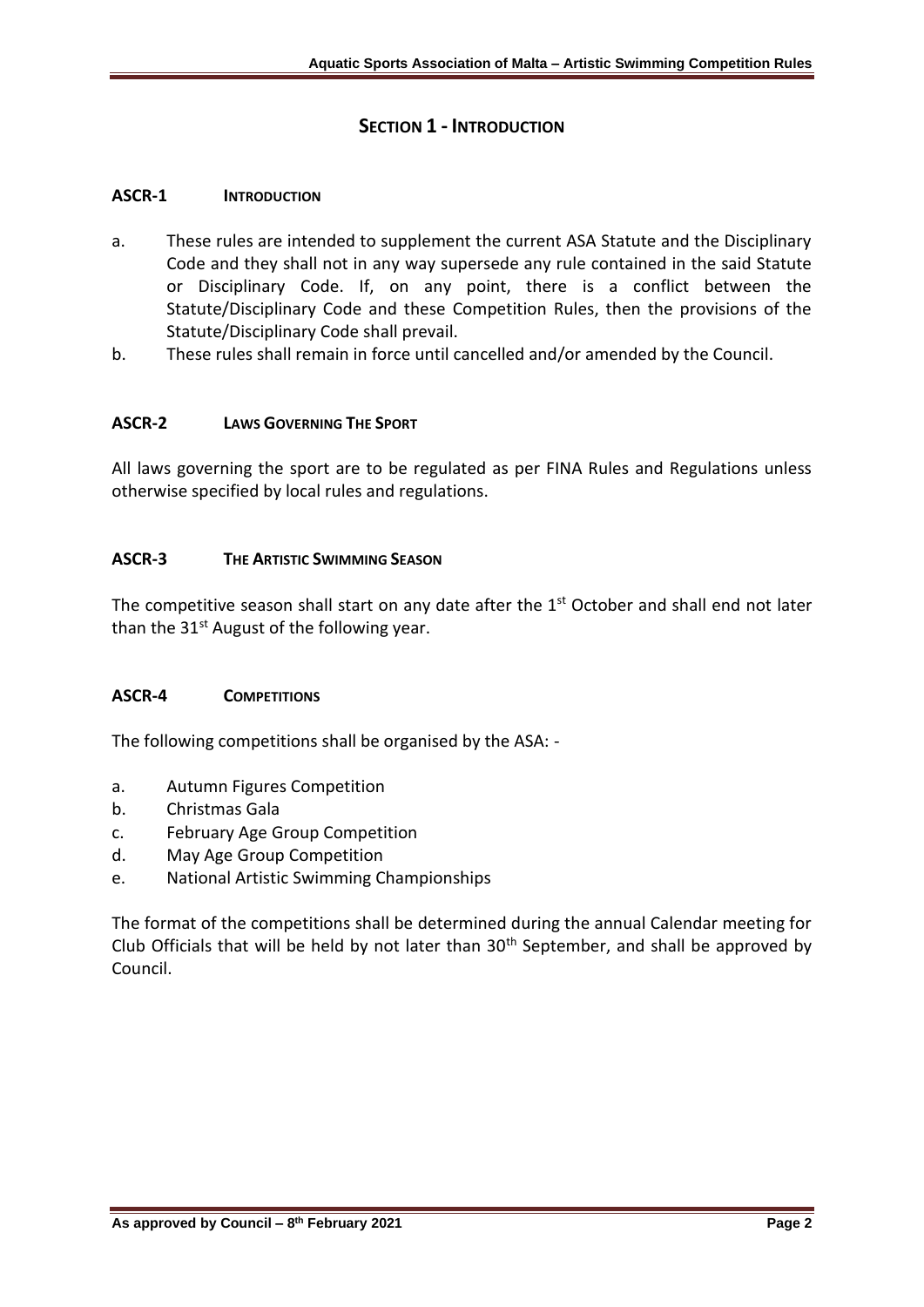# **SECTION 2 - FORMAT**

#### **ASCR-5 AGE GROUP CATEGORIES**

| a.            | Age Group A    | 8 years and Under                                 |
|---------------|----------------|---------------------------------------------------|
| b.            | Age Group B    | 10 years and Under                                |
| $C_{\bullet}$ | Age Group C    | 12 years and Under                                |
| d.            | Age Group D    | 11 years and Over                                 |
|               |                | Novice Athletes during first year of registration |
| e.            | Age Group E    | $13 - 15$ years old                               |
| f.            | <b>Juniors</b> | $15 - 18$ years old                               |
| g.            | <b>Seniors</b> | 15 years old and Over                             |

#### **ASCR-6 EVENTS IN EACH COMPETITION**

#### i) All Age Groups

- Figures
- Solo
- Duet
- Mixed Duet
- Team
- Combination
- Highlight Routine

## ii) Juniors and Seniors

- Solo Technical Routine
- Solo Free Routine
- Duet Technical Routine
- Duet Free Routine
- Mixed Duet Technical Routine
- Mixed Duet Free Routine
- Free Combination
- Highlight Routine
- Elements/Figures

#### **ASCR-7 FIGURES AND ELEMENTS**

#### a. Age Group A

Prior to the start of the competitions, 4 Figures/positions will be chosen from the following list:

| Back layout to inverted tuck to hanging vertical (DD1.3) |
|----------------------------------------------------------|
| Front layout to front pike position (BM 3 DD1.4)         |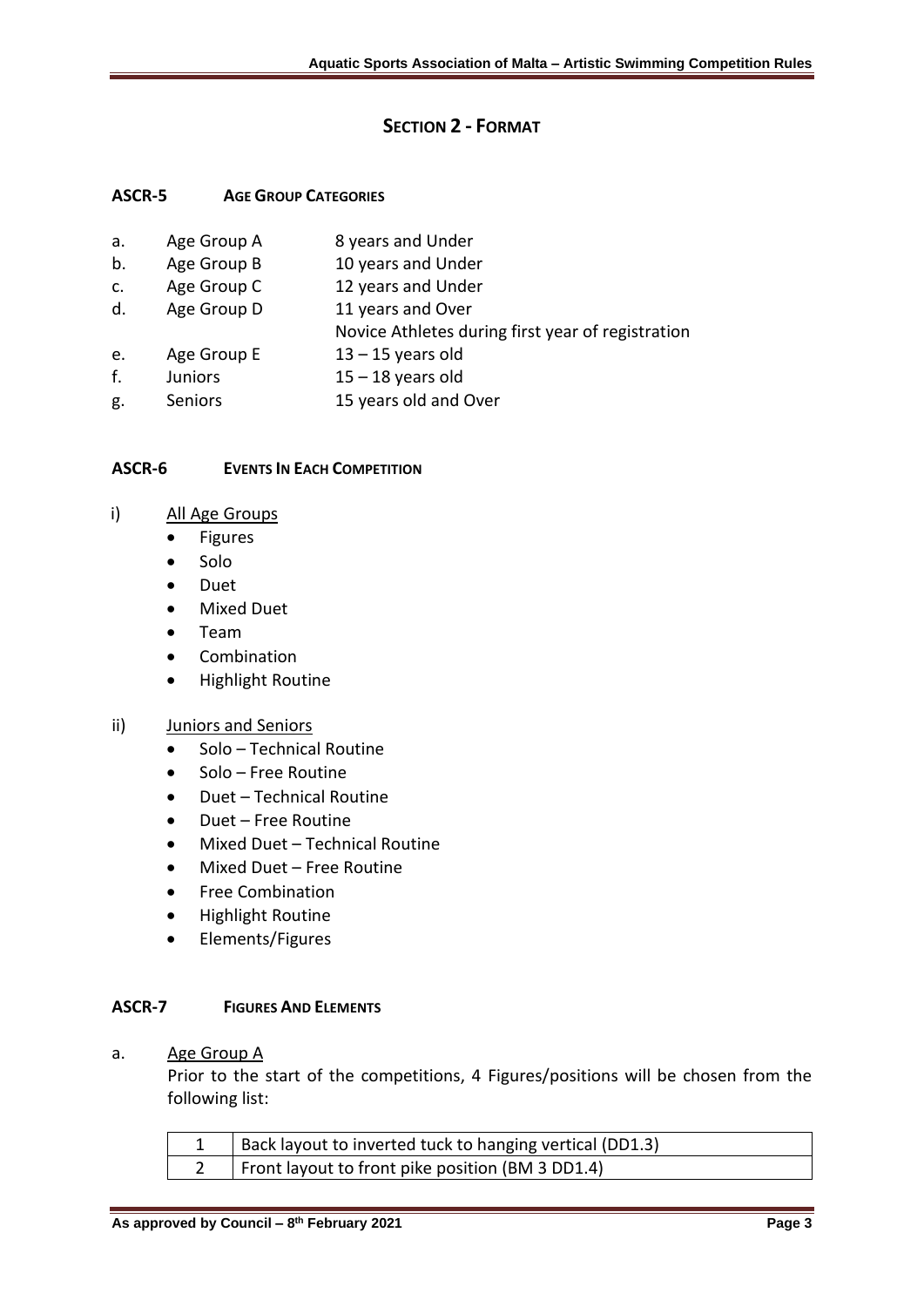| 3  | Front layout to bent knee returning to front layout (BP 14a)      |
|----|-------------------------------------------------------------------|
| 4  | Back layout to tub position returning to back layout (BP15 DD1.2) |
| 5. | Back layout to bent knee returning to back layout (BP 14b DD1.3)  |
| 6  | Inverted split position                                           |
|    | Back layout to back pike position (BP 11)                         |
| 8  | Back tuck somersault (Figure 310 DD 1.1)                          |
| 9  | Fishtail position (BP 8)                                          |

#### b. Age Group B and Age Group D

Prior to the start of the competitions, 4 Figures/positions will be chosen from the following list:

|    | Kipnus (Figure 316 DD1.4)                |
|----|------------------------------------------|
| 2  | Ballet leg (Figure 101 DD 1.6)           |
| 3  | Flamingo (DD1.4)                         |
| 4  | Somersault front pike (Figure 320 DD1.7) |
| 5. | Blossom (Figure 302 DD 1.4)              |
| 6  | Neptunus (Figure 344 DD 1.8)             |
| 7  | Walkout Front (BM 6a)                    |
| 8  | Back layout to surface arch bent knee    |
| 9  | Vertical with a vertical descent (BM 10) |

# c. Age Group C

Prior to the start of the competitions, athletes must perform the compulsory figures/elements and select 1 of the Optional Groups from the below:-

|                        | <b>FINA Code No</b> | <b>FINA Figure Name</b>    | <b>Difficulty</b> |
|------------------------|---------------------|----------------------------|-------------------|
| <b>COMPULSORY</b>      |                     |                            |                   |
| 1                      | 106                 | <b>Straight Ballet Leg</b> | 1.6               |
| $\overline{2}$         | 301                 | Barracuda                  | 1.9               |
|                        |                     |                            |                   |
| <b>OPTIONAL GROUPS</b> |                     |                            |                   |
| <b>Group 1</b>         |                     |                            |                   |
| 3                      | 420                 | <b>Walkover Back</b>       | 1.9               |
| 4                      | 327                 | <b>Ballerina</b>           | 1.8               |
| <b>Group 2</b>         |                     |                            |                   |
| 3                      | 311                 | Kip                        | 1.6               |
| 4                      | 401                 | Swordfish                  | 2.0               |
| Group <sub>3</sub>     |                     |                            |                   |
| 3                      | 226                 | Swan                       | 2.1               |
| 4                      | 363315              | <b>Water Drop</b>          | 1.5               |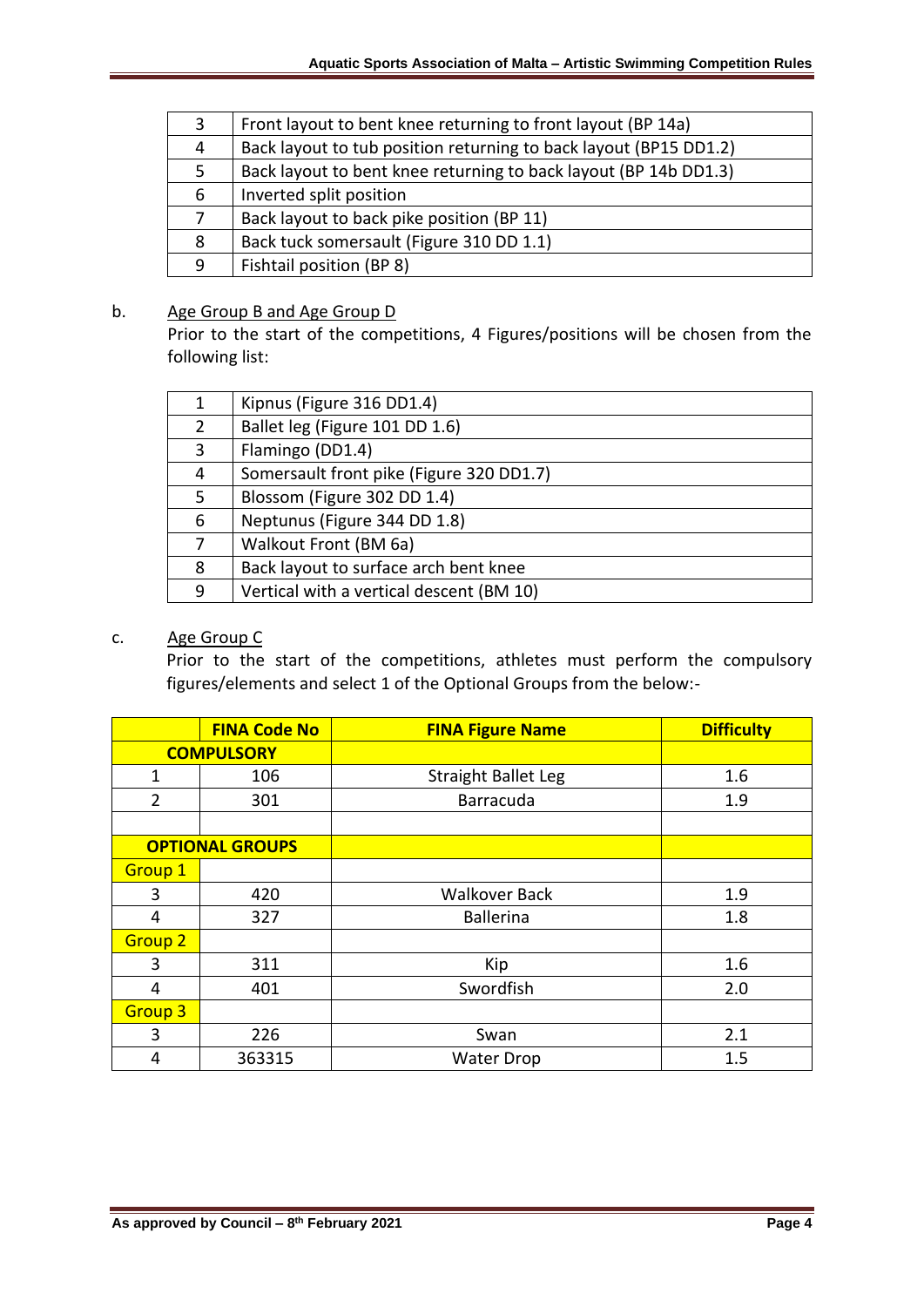#### d. Age Group E

Prior to the start of the competitions, athletes must perform the compulsory figures/elements and select 1 of the Optional Groups from the below:-

|                        | <b>FINA Code No</b> | <b>FINA Figure Name</b>       | <b>Difficulty</b> |
|------------------------|---------------------|-------------------------------|-------------------|
| <b>COMPULSORY</b>      |                     |                               |                   |
| $\mathbf{1}$           | 423                 | Ariana                        | 2.2               |
| $\overline{2}$         | 143                 | Rio                           | 3.1               |
|                        |                     |                               |                   |
| <b>OPTIONAL GROUPS</b> |                     |                               |                   |
| <b>Group 1</b>         |                     |                               |                   |
| 3                      | 351                 | Jupiter                       | 2.8               |
| 4                      | 437                 | Oceanea                       | 2.1               |
| <b>Group 2</b>         |                     |                               |                   |
| 3                      | 240a                | <b>Albatross Half Twist</b>   | 2.2               |
| 4                      | 403                 | Swordtail                     | 2.3               |
| Group 3                |                     |                               |                   |
| 3                      | 355f                | Porpoise Continuous Spin 720° | 2.1               |
| 4                      | 315                 | Seagull                       | 2.1               |

#### e. Juniors

The athletes in this category have to compete in Technical Routine as per FINA Rules. Therefore, in all Figure Competitions, athletes may perform Figures or Elements, or both. In the National Championships, Junior athletes must perform Technical Routines and not Figures/Elements.

Prior to the start of the competitions, athletes must perform the compulsory figures/elements and select 1 of the Optional Groups from the below:-

|                        | <b>FINA Code No</b> | <b>FINA Figure Name</b>                 | <b>Difficulty</b> |
|------------------------|---------------------|-----------------------------------------|-------------------|
| <b>COMPULSORY</b>      |                     |                                         |                   |
| 1                      | 308i                | Barracuda Airborne – Split Spin up 360° | 3.3               |
| 2                      | 355g                | Porpoise Twist Spin                     | 2.5               |
|                        |                     |                                         |                   |
| <b>OPTIONAL GROUPS</b> |                     |                                         |                   |
| Group 1                |                     |                                         |                   |
| 3                      | $154j-2$            | London Combined Spin 720°               | 2.9               |
| 4                      | 327                 | Aurora Twirl                            | 2.8               |
| <b>Group 2</b>         |                     |                                         |                   |
| 3                      | 364                 | Whirlwind                               | 2.7               |
| 4                      | 343                 | <b>Butterfly</b>                        | 2.5               |
| Group 3                |                     |                                         |                   |
| 3                      | 320                 | Kipswirl Split Closing 180°             | 2.3               |
| 4                      | 440                 | Ipanema                                 | 3.0               |

The draws for the Optional Figure Group will be held between 18 and 72 hours prior to the start of the Championships.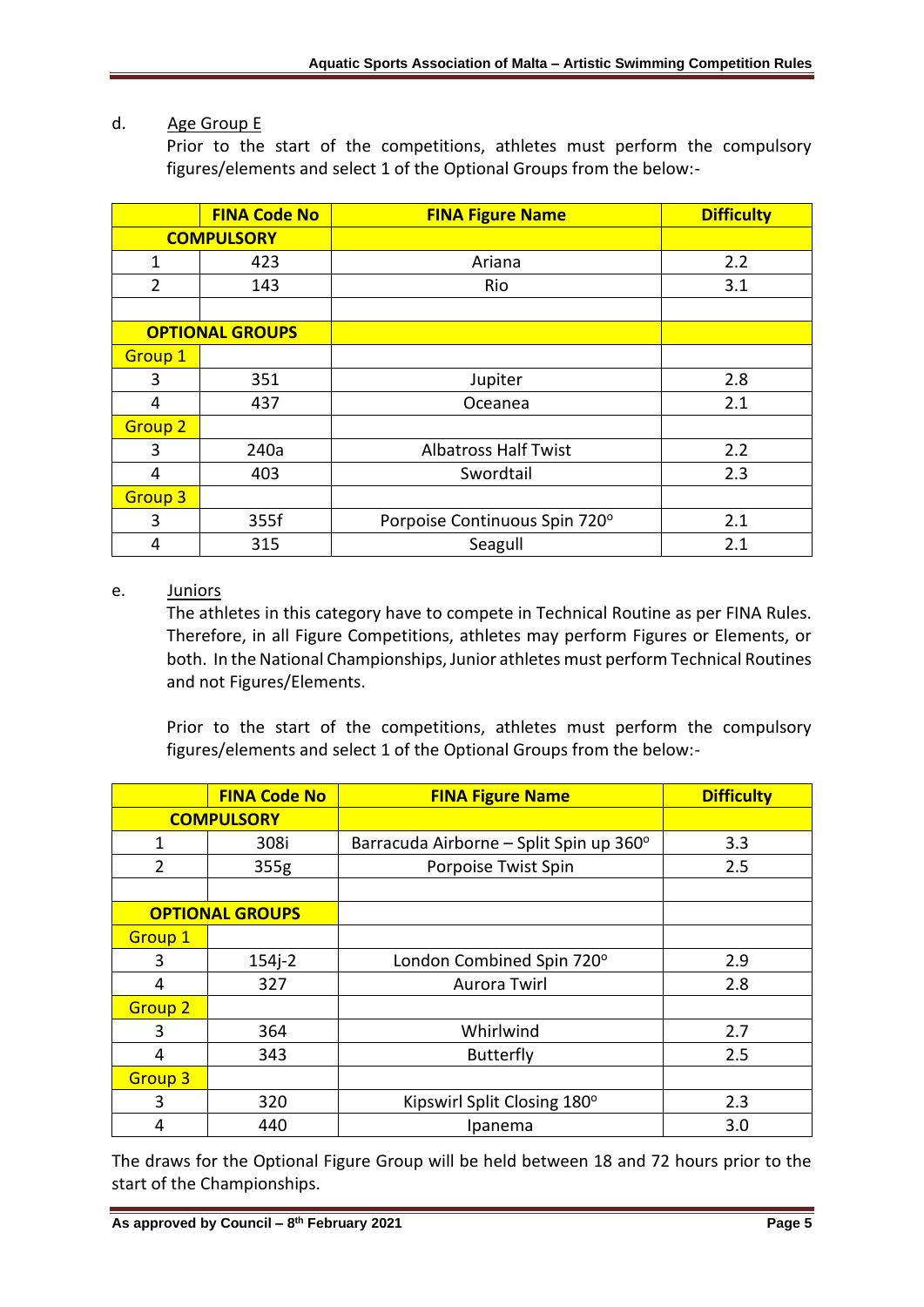#### **ASCR-8 TIME LIMITS**

- i) The time limits for the Age Group C, Age Group E, Juniors and Seniors will be as per FINA Rules.
- ii) The time limits for Age Group B will be as follows +/- 15 second, including the stipulated 10 seconds on deck:-

| Solo  | 1 minute 30 seconds  |
|-------|----------------------|
| Duet  | 2 minutes            |
| Team  | 2 minutes 30 seconds |
| Combo | 2 minutes 30 seconds |

#### **ASCR-9 POINTS**

Points will be awarded to individual swimmers in each event they compete in.

- a) Autumn Figures Competition, the Christmas Gala, the February Age Group Competition and the May Age Group Competition
	- 1<sup>st</sup> Place 10 points 2<sup>nd</sup> Place 8 points 3rd Place 6 points 4<sup>th</sup> Place 5 points 5<sup>th</sup> Place 4 points 6<sup>th</sup> Place 3 points 7<sup>th</sup> Place 2 points 8<sup>th</sup> Place 1 point

The Club obtaining the highest total number of points after the four events will be awarded the League Trophy.

b) National Artistic Swimming Championships

| 1 <sup>st</sup> Place | 10 points |
|-----------------------|-----------|
| 2 <sup>nd</sup> Place | 8 points  |
| 3rd Place             | 6 points  |
| 4 <sup>th</sup> Place | 5 points  |
| 5 <sup>th</sup> Place | 4 points  |
| 6 <sup>th</sup> Place | 3 points  |
| 7 <sup>th</sup> Place | 2 points  |
| 8 <sup>th</sup> Place | 1 point   |

The Club obtaining the highest number of points will be awarded the National Artistic Swimming Championships Trophy.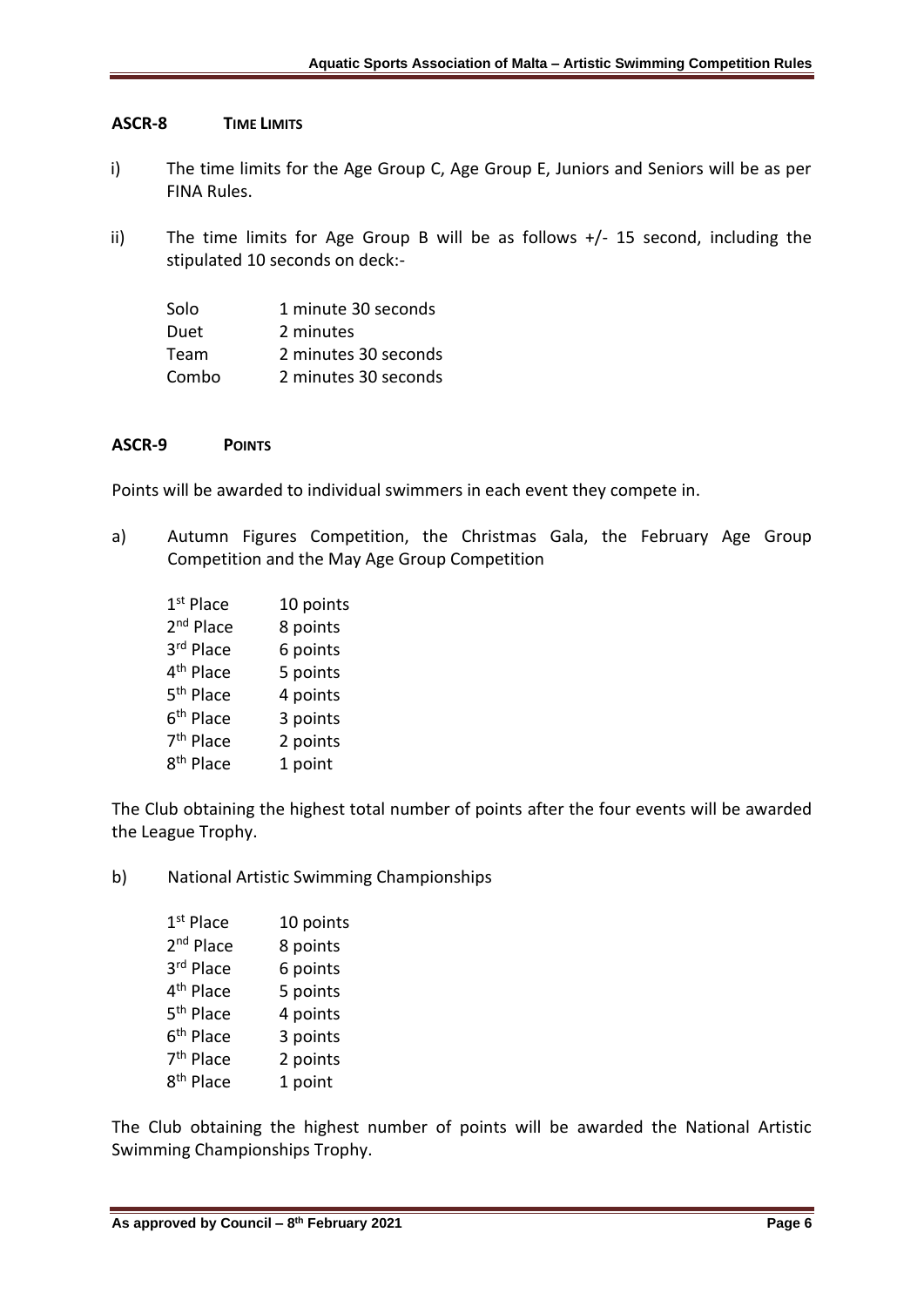# **SECTION 3 - GENERAL**

## **ASCR-10 REGISTRATION WITH THE ASA**

- i) Registration Forms for artistic swimmers of Maltese nationality shall be submitted to the ASA office not later than the closing date for the submission of Preliminary Entry Forms of the competition in which the athlete will be participating in.
- ii) Only those swimmers that are properly registered with the ASA as Artistic Swimmers will be eligible to participate in any ASA organized artistic swimming event. The ASA reserves the right to deny participation of a swimmer in an ASA organized artistic swimming event or to disqualify the swimmer if the swimmer is not properly registered with the ASA as an artistic swimmer. This rule does not apply for foreign visiting teams that have been accepted to participate in an ASA organized artistic swimming event.
- iii) An artistic swimmer must be in possession of an ASA Identity Card before he/she is eligible to participate in any Artistic Swimming competition. These identity cards are issued when a recent passport-sized photograph is submitted to the ASA Secretariat together with the Registration Form not later than the closing date for the submission of Preliminary Entry Forms of the competition in which the athlete will be participating in. A swimmer without the required card shall not be eligible to participate in any swim meet. It is the responsibility of the club's officials to make the necessary arrangement to collect the swimmers' Identity Cards from the ASA Office. Cards may be inspected by the Meet Referee or an Appointed Person prior or during any swim meet*.*
- iv) Loan Registration Forms shall be submitted to the ASA Office at any given time during a season but not later than the closing date for the submission of Preliminary Entry Forms of the competition in which the athlete will be participating in.

# **ASCR-11 ELIGIBILITY FOR NATIONAL TEAM SELECTION AND SWIMMERS OF NON-MALTESE NATIONALITY**

- a. All ASA Rules regulating the registration of artistic swimmers shall apply for the registration of players of non-Maltese nationality with the exception of Rule 34(a)(viii)(g): "Signature of any two of the Club officials of the previous Club (if applicable) authorising the transfer".
- b. The following rules shall apply and shall regulate the registration of artistic swimmers of non- Maltese nationality:
	- i) Swimmers of non-Maltese nationality are not eligible for COMEN, LEN or FINA competitions with the exception of FINA World Series as it is where clubs can participate with approval of the ASA.
	- ii) Swimmers of non-Maltese nationality, resident in Malta, are eligible to compete in Club Competitions, locally and overseas, with ASA approval.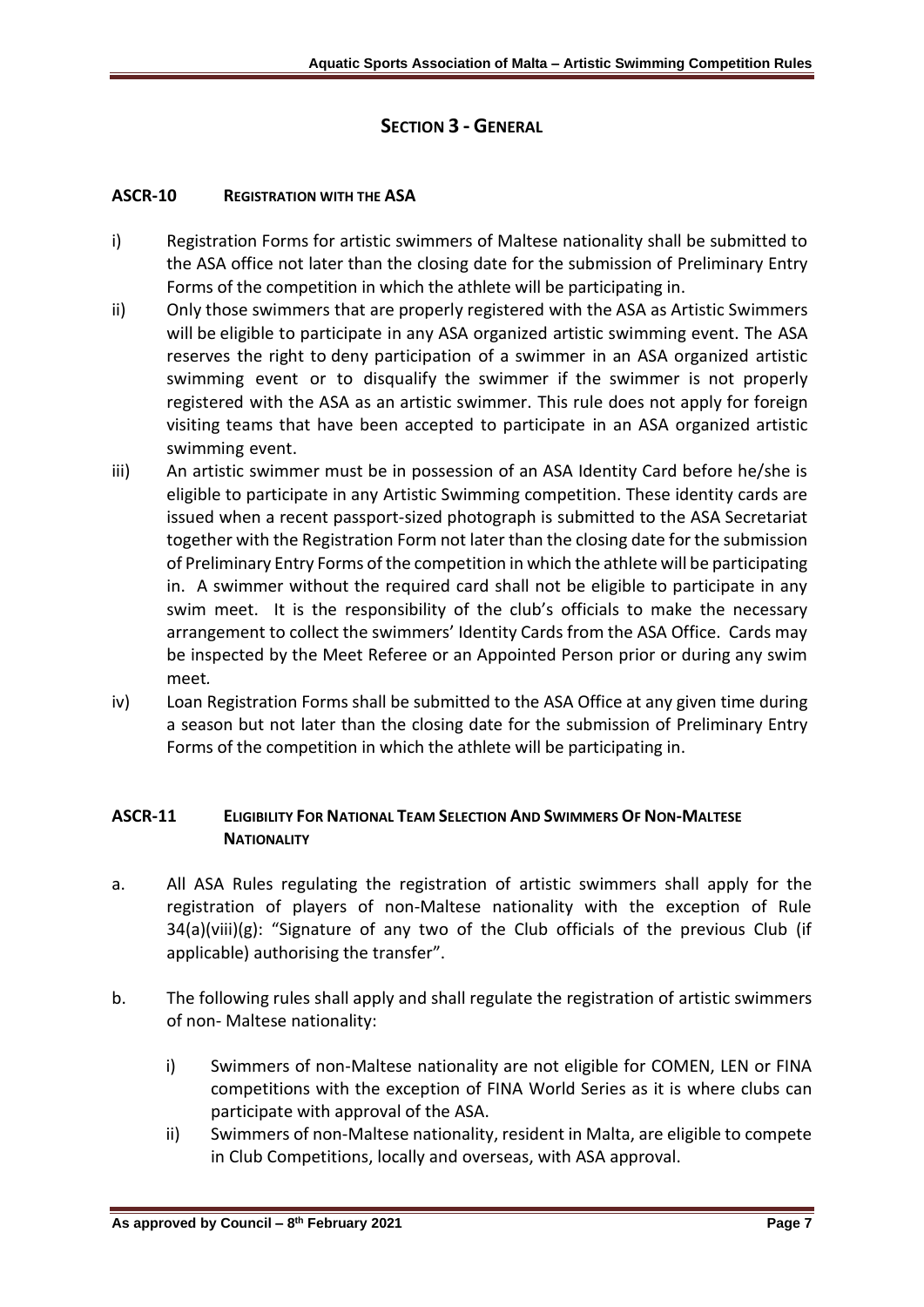- iii) Swimmers of non-Maltese nationality, resident in Malta but not in possession of a Maltese passport, will not be recognised as National Champions in competitions.
- iv) Any results obtained by swimmers of non-Maltese nationality will be valid, however they will be excluded from medal classifications if they place in the first 3 places.
- v) The National Team will be selected by the National Coach and approved by the ASA Executive Committee.

## **ASCR-12 GENERAL COMPETITION RULES**

- a) During each competition, the organising team office will be located at the pool deck level and will deal with all documentation required as per regulations including:
	- Submission of the start list
	- Submission of music
	- Draws for finals
	- Results
- b) The Referee will resolve all matters pertaining to the competition
	- Protests
	- Any other enquiries.
- c) Forms for preliminary entry, final entry forms and withdrawals, need to be submitted to the ASA as follows:
	- Preliminary entry form: 15 days before
	- Final entry form: 7 days before
	- Withdrawals/reserve/changes: Maximum 2 hours before

Should a club cancel the entries of any of their athletes 72 hours prior to the start of the competition, no sanction will be imposed on such club for such withdrawal.

For all Age Group Competitions that have direct finals, withdrawal forms will only be accepted for medical reasons and must be supported by a medical certificate which should be presented not later than two hours prior to competition start.

If a swimmer feels unwell and withdraws from an event on the day of competition, he/she cannot participate in any other events he/she may have entered.

In the case of competitions having Preliminary and Finals, a swimmer is allowed to withdraw from an event, pay the relevant Sanction as outlined in the Disciplinary Code and other Rules and Regulations of the ASA and participate in subsequent events he/she may have been entered for or qualified for.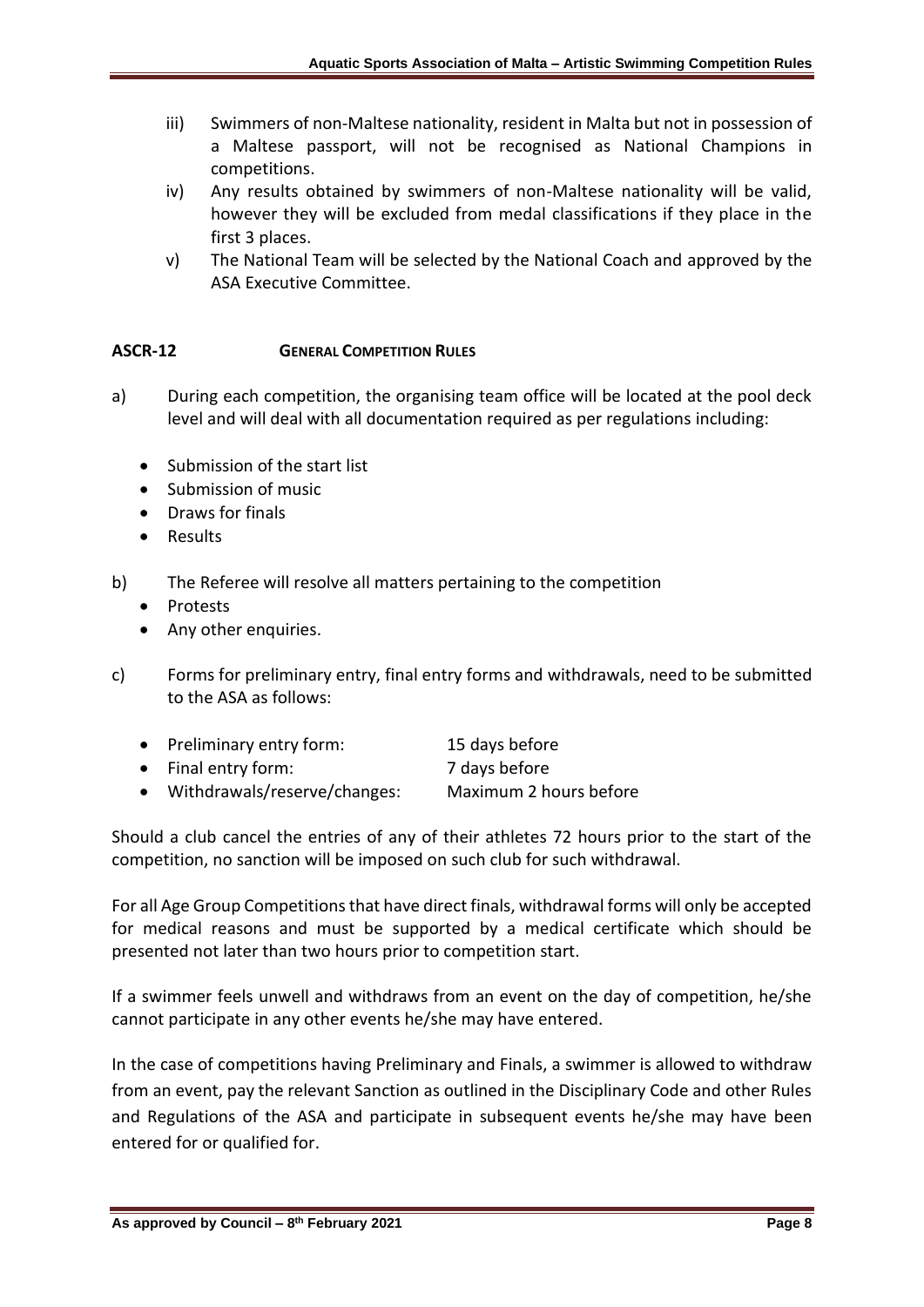Failure to submit the respective forms/certificates indicated above will make the swimmer/team/club liable under the Disciplinary measures indicated in the ASA Disciplinary Code in place at the time of the competition.

The administrative costs of the Competition will be handled by ASA.

- 1. The ASA will appoint a Referee for each event. The Referee's instructions and decisions shall be final.
- 2. During competitions, the Organising Team will publish the official competition/championship results when approved and endorsed by the Referee as soon as possible after the end of each event. These will be put on a notice board in the designated area for the specific competition/championship.
- 3. In case of a protest, Team Leaders/Head Coaches are asked to submit their protest to the Organising Team at the Competition Office, who will take up the matter with the Referee. This has to be done within half an hour of the results being published. A deposit of €50.00 has to accompany the protest at the time the protest is submitted. In case the review of the official video of the Technical elements and figures is required in a protest and the protest is dismissed, the deposit will be forfeited in favour of the ASA.
- 4. No strapping and/or taping is allowed unless a medical certificate is presented by the athlete and approved by the Referee two hours prior to the start of the competition. In such cases, only skin-coloured strapping/tape may be applied
- 5. Make-up is to be reduced to eyes and lips only no theatrical make-up and/or jewellery is allowed.
- 6. Swimming suits have to be in good taste with no offensive symbols or signs and must be in accordance to FINA rules.
- 7. In case of a highlight routine, all the elements that are going to be used have to be approved by the Referee or Competition Director in the Technical Meeting before the Competition.
- 8. The Competition Committee will be composed of the Competition Director, Referee, Coach Representative and Delegate Representative. The Coach and Delegate Representative will be drawn in the technical meeting prior to competition. The Director and Referee will be appointed by ASA.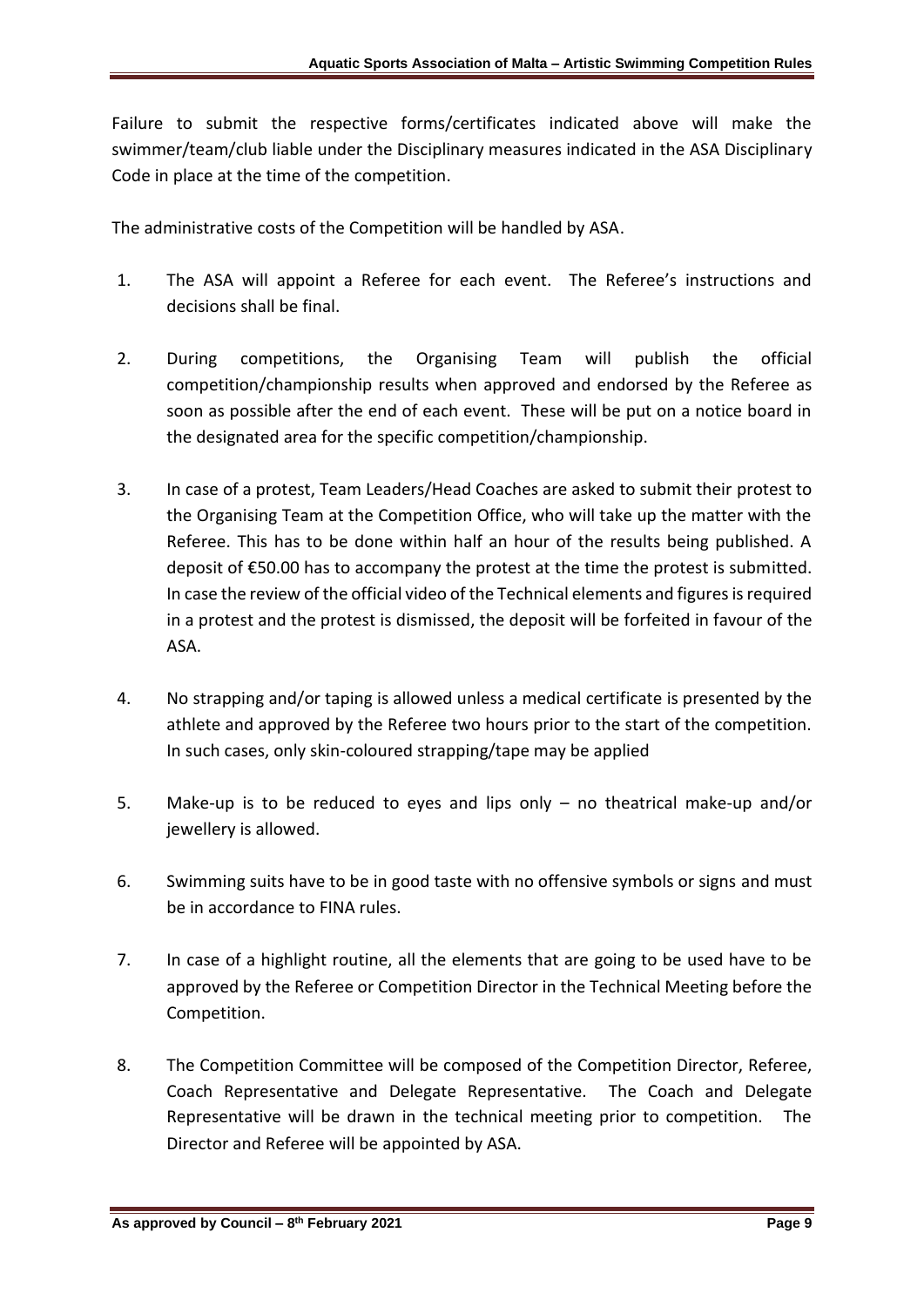- 9. During each competition, warm-up procedures as per FINA Rules are to be followed unless other specific procedures are agreed to.
	- a. A designated supervisor shall be on deck during the entire warm-up period;
	- b. Each team shall be allocated music time according to the events they are participating in;
	- c. The Competition Warm-Up schedule will be listed in the Competition Programme.

#### **ASCR-13 PARTICIPATION FEES**

- a. The club participation fee for each competition including the National Artistic Swimming Championships shall be of €20 per club;
- b. Additionally, there shall be an entry fee of  $E1$  per event per swimmer during each competition including the National Artistic Swimming Championships

#### **ASCR-14 RESTRICTED AREA AND SECURITY**

The Restricted Areas at the National Pool during artistic swimming competitions consist of

- The VIP stand;
- The referees' office at pool deck level.
- Those areas reserved for the referees, judges, the competition secretariat, athletes and team officials.
- The whole pool deck (including the deck surrounding the Diving Pool)
- Those sections on pool stands/terraces that are indicated to be Guest or VIP areas.

Only swimmers taking part in the event, Team Officials and other persons authorised by the Organising Team are allowed to enter the Restricted Areas.

Unauthorised entry into the restricted areas may result in disciplinary action being taken against the individual/s involved.

#### **ASCR-15 ADDITIONAL RULES AND REGULATIONS FOR THE NATIONAL CHAMPIONSHIPS**

The Championships will be held as per FINA Rules and Regulations and results will be obtained accordingly and as stipulated hereunder:-

*Age Group C:*

• Figures 100%

- Solo, duet, mixed duet and team 50% figures + 50% routine
- Free routine Combination 100% routine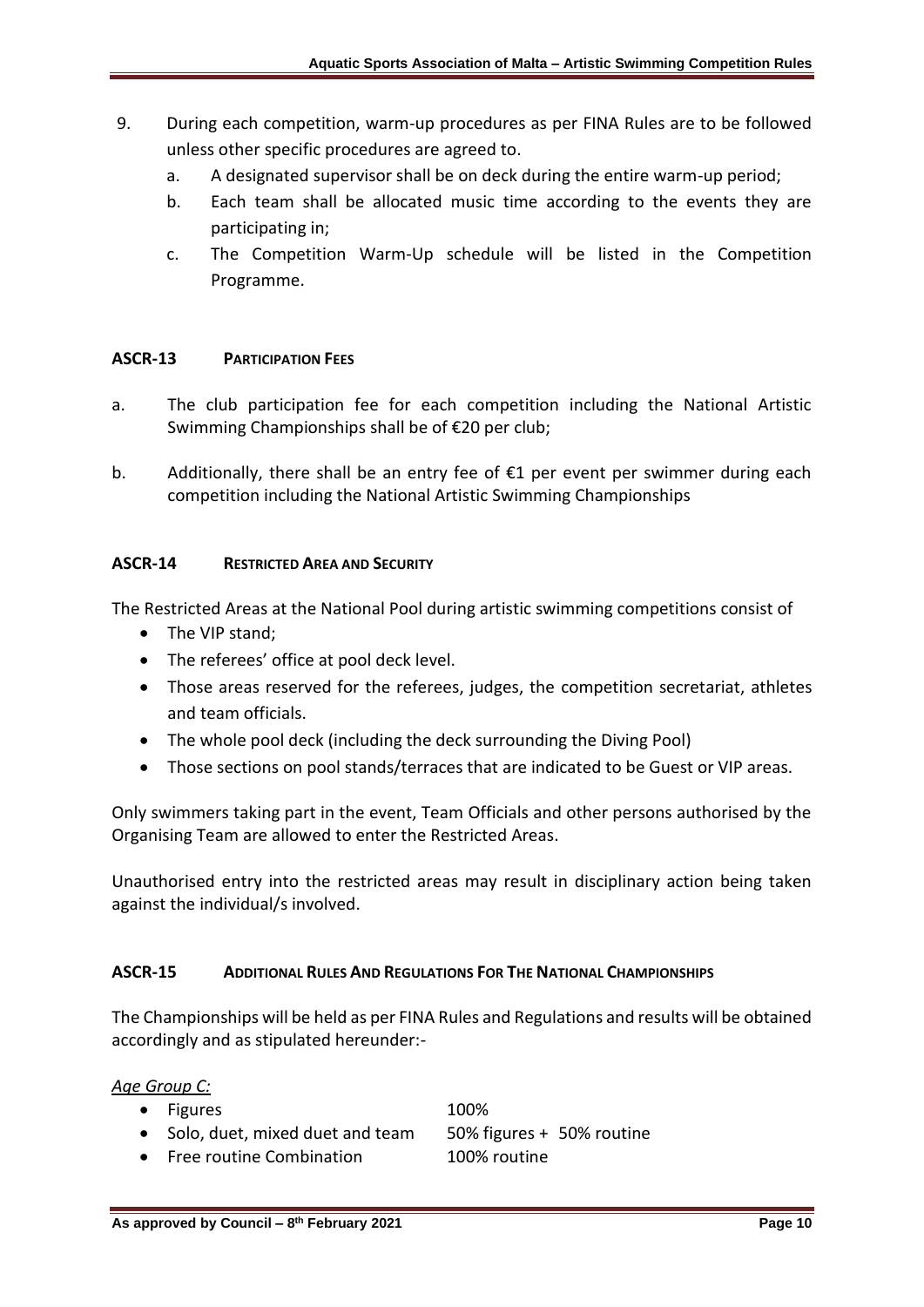### *Age Group E:*

|                 | Age Group E:                        |                           |
|-----------------|-------------------------------------|---------------------------|
|                 | <b>Figures</b>                      | 100%                      |
|                 | Solo, duet, mixed duet and team     | 50% figures + 50% routine |
|                 | Free routine Combination            | 100% routine              |
|                 |                                     |                           |
| <u>Juniors:</u> |                                     |                           |
| $\bullet$       | Solo Free Routine                   | 100%                      |
|                 | Solo Technical Routine              | 100%                      |
| $\bullet$       | Duet Free Routine                   | 100%                      |
|                 | <b>Duet Technical Routine</b>       | 100%                      |
|                 | Mixed Free Routine                  | 100%                      |
|                 | <b>Mixed Duet Technical Routine</b> | 100%                      |
|                 | <b>Team Free Routine</b>            | 100%                      |
| $\bullet$       | <b>Team Technical Routine</b>       | 100%                      |
|                 | <b>Highlight Routine</b>            | 100%                      |
|                 | <b>Free Routine Combination</b>     | 100%                      |
| Seniors:        |                                     |                           |
| $\bullet$       | Solo Free Routine                   | 100%                      |
|                 | Solo Technical Routine              | 100%                      |
|                 | Duet Free Routine                   | 100%                      |
|                 | <b>Duet Technical Routine</b>       | 100%                      |
| ٠               | Mixed Free Routine                  | 100%                      |
|                 | Mixed Duet Technical Routine        | 100%                      |
|                 |                                     |                           |

- Team Free Routine 100%
- Team Technical Routine 100% • Highlight Routine 100%
- Free Routine Combination 100%

# *Judges*

All judges for local competitions will be appointed by the ASA. The ASA will cover the costs of any appointed foreign judges.

In the case of overseas club competitions and local international competitions, the ASA will not cover the costs of the participating foreign judges accompanying the clubs or national teams to the competitions.

In the case that a participating nation has no possibility to provide a judge, their Federation shall be financially responsible for one judge of another Federation to be appointed.

#### *Awards*

Medals will be awarded for  $1<sup>st</sup> - 3<sup>rd</sup>$  place in all events.

The draws for the Optional Figure Group will be held between 18 and 72 hours prior to the start of the Championships.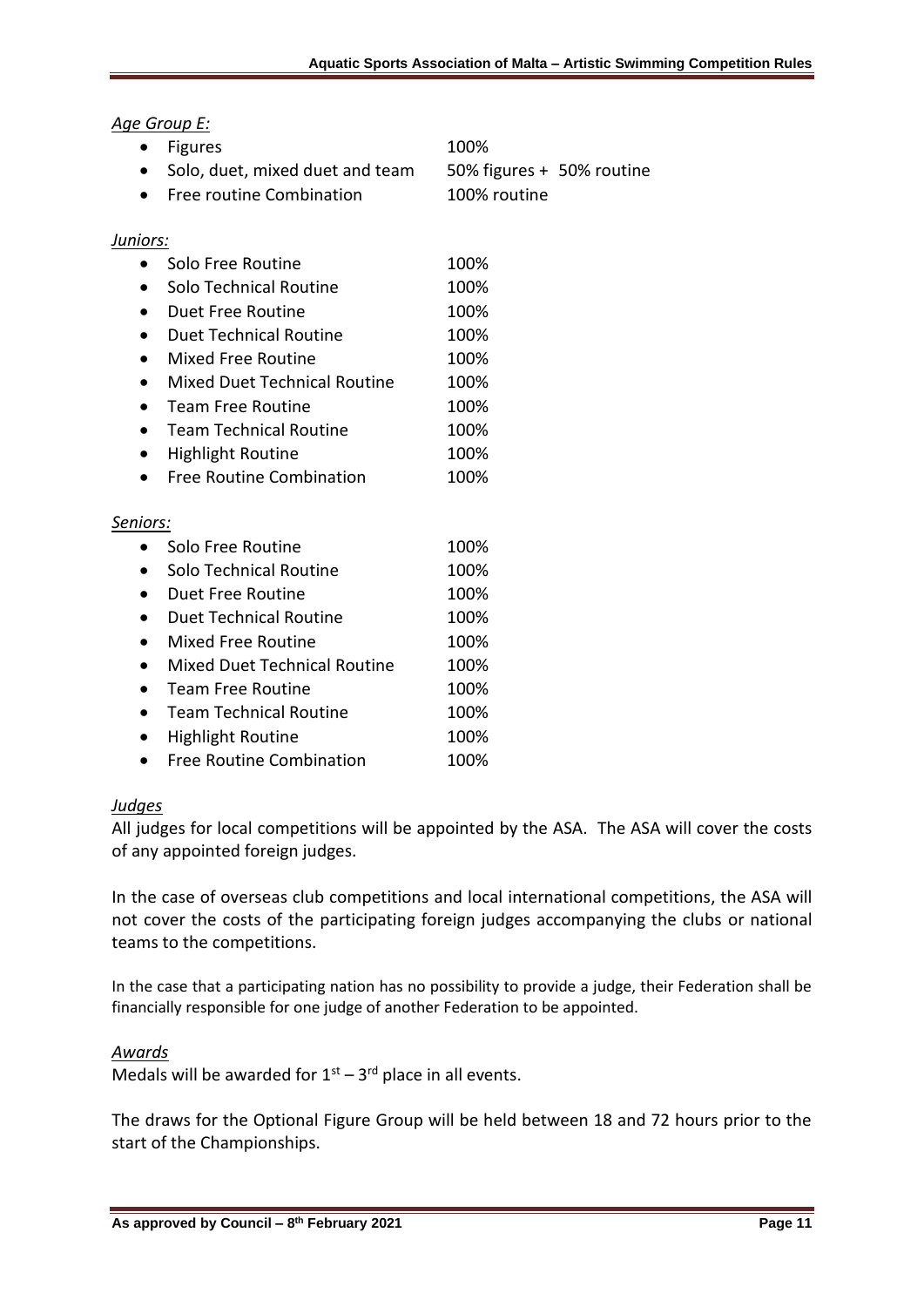## **SECTION 4 – MISCELLANEOUS**

#### **ASCR-16 PARTICIPATION IN OVERSEAS COMPETITIONS**

Any club wishing to participate in an overseas competition is to inform the General Secretary in writing. The ASA must approve such participation. After the competition, the club must inform the National Coach and the ASA of all the swimmers' results within 1 week from the end of the said competition. The ASA must also receive the official results document.

## **ASCR-17 KIT**

- i) The National Artistic Swimming Team is to wear the kit provided by the ASA at all times.
- ii) Permission not to wear the national Team Kit can only be granted by the Team Manager, Coach or ASA Official.
- iii) The Team Kit must be kept in an acceptable state at all times during any commitment.
- iv) The Team Kit must be worn at all medal ceremonies and media calls.

#### **ASCR-18 GENERAL CONDUCT**

- i) The decisions of the Team Manager, Coaches or ASA Official are final.
- ii) At no time is any swimmer to act in a way that would harm the name of Malta or the Aquatic Sports Association of Malta.
- iii) Swimmers shall show respect and courtesy to their team mates, coach, team administrators and fellow competitors at all times.
- iv) Swimmers will be at any designated meeting place or event at the time stated by the team officials.
- v) Swimmers are expected to show good sportsmanship at all times during team commitments.
- vi) Team members will refrain from any inappropriate behaviour that would detract from a positive image of the team, or be detrimental to its performance.
- vii) Any inappropriate behaviour and/or the possession or use of drugs is strictly prohibited. The consumption of alcohol and/or any other illegal substance is strictly forbidden.
- viii) Swimmers are expected to remain with the team at all times during overseas trips unless permission is obtained from a team official. In the case permission is granted refer to rule above.
- ix) Curfews will be established daily by the team officials and no team member may leave their room after curfew.
- x) Any damage caused during the trip will be the responsibility of the offending swimmer
- xi) No loud or obnoxious behaviour will be tolerated in any public areas of the hotel/complex.